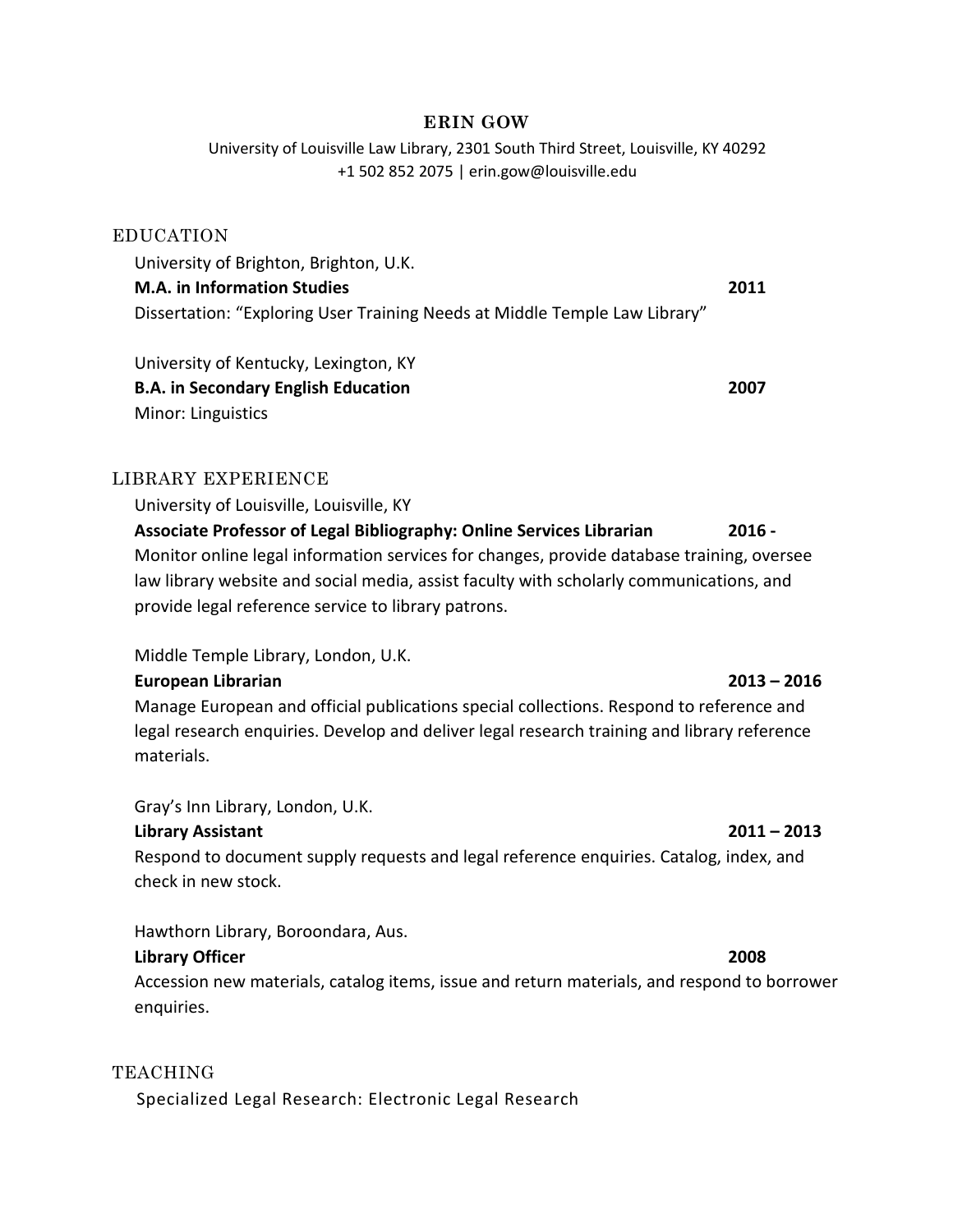### PRESENTATIONS & PUBLICATIONS

"Identifying Red Herrings in American Legal Research," *Bodies in the library: sleuthing, plotting and making the case, British and Irish Association of Law Librarians Annual Study Conference*, 10 June 2021, U.K. Parallel Session Presentation.

"Resource Reviews: United Kingdom & Ireland Materials on Westlaw & Lexis," 35(3) *FCIL Newsletter* 3 (May 2021), [www.aallnet.org/fcilsis/wp](http://www.aallnet.org/fcilsis/wp-content/uploads/sites/7/2021/05/FCIL_vol35no3_May2021.pdf)[content/uploads/sites/7/2021/05/FCIL\\_vol35no3\\_May2021.pdf.](http://www.aallnet.org/fcilsis/wp-content/uploads/sites/7/2021/05/FCIL_vol35no3_May2021.pdf)

LEGAL RESEARCH GUIDES: HATE CRIMES (William S. Hein & Co, 2020).

"Resource Reviews: HUDOC," 34(3) *FCIL Newsletter* 5 (May 2020), [www.aallnet.org/fcilsis/wp-content/uploads/sites/7/2020/06/FCIL\\_vol34no3\\_May2020.pdf.](http://www.aallnet.org/fcilsis/wp-content/uploads/sites/7/2020/06/FCIL_vol34no3_May2020.pdf)

Erin Gow, Alex Zhang and Yemisi Dina, *Non-English Materials for the English Speaker,* AALL webinar, 6 June 2019, [www.aallnet.org/recording/non-english-materials-for-the-english](http://www.aallnet.org/recording/non-english-materials-for-the-english-speaker)[speaker.](http://www.aallnet.org/recording/non-english-materials-for-the-english-speaker)

"Resource Reviews: EUR-Lex," 33(2) *FCIL Newsletter* 6 (February 2019), [www.aallnet.org/fcilsis/wp](http://www.aallnet.org/fcilsis/wp-content/uploads/sites/7/2019/02/FCIL_vol33no2_February2019.pdf)[content/uploads/sites/7/2019/02/FCIL\\_vol33no2\\_February2019.pdf.](http://www.aallnet.org/fcilsis/wp-content/uploads/sites/7/2019/02/FCIL_vol33no2_February2019.pdf)

Robin Harris and Erin Gow, "Getting Published in IN-FO-CUS and Kentucky Libraries," *KLA/KASL Joint Conference*, 21 September 2018, Louisville, Kentucky.

"Diversity Dispatch: Welcoming and Supporting Transgender Patrons." 81(4) *Kentucky Libraries* 11 (2017).

"Reaching Out Without a Budget: Expanding Your Library's Online Presence Using Online Tools," 37(9) *Computers in Libraries* 18 (November 2017).

"Brexit from the Reference Desk: Understanding and Researching the British Exit from the European Union," 81(3) *Kentucky Libraries* 7 (2017).

"Research and the Professional: Navigating a Spectrum of Legal Resources," *Data, Data Everywhere, British and Irish Association of Law Librarians Annual Study Conference*, 12 June 2014, Harrogate, U.K. Parallel Session Presentation.

"Exploring User Training Needs at Middle Temple Law Library," 13(2) *Legal Information Management* 80 (2013).